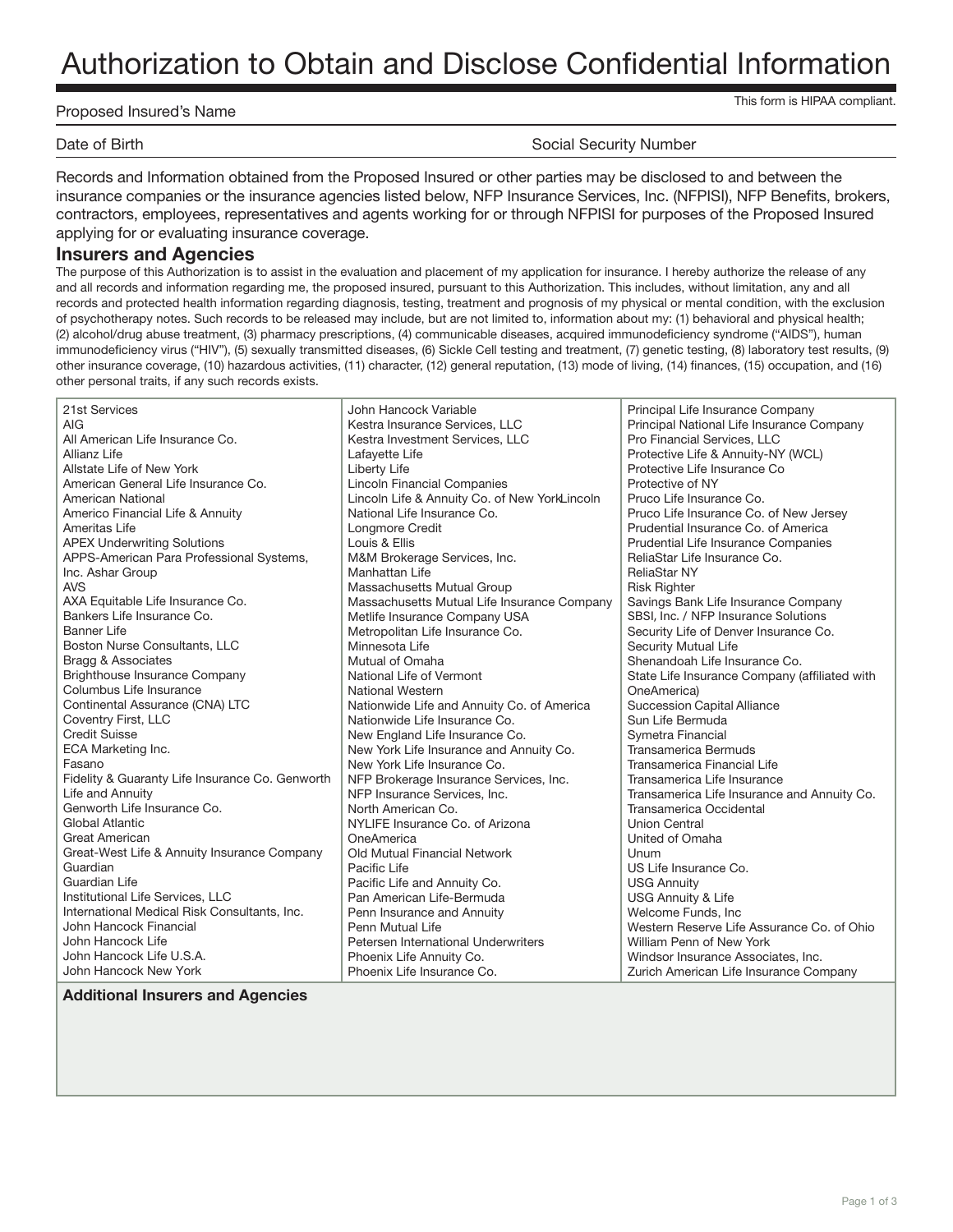# Authorization to Obtain and Disclose Confidential Information

I understand that any Insurer or Agency named afore, its reinsurers, and insurance support organizations, and those persons authorized to represent them may need to collect such information for proposed insurance coverage. The Insurers and Agencies named afore and their reinsurers will use the information in order to determine whether I am insurable or to assist in the application and underwriting process. The insurance producer may also use this information to help update and improve my insurance program.

I hereby authorize any medical practitioner, including my primary care physician listed below,

| Physician Name                                                                                                                                                                                                                                                                                |
|-----------------------------------------------------------------------------------------------------------------------------------------------------------------------------------------------------------------------------------------------------------------------------------------------|
| Physician Address                                                                                                                                                                                                                                                                             |
| any medical facility, health plan, health care professional, laboratory, other medical entity, insurance support organization, financial institution,<br>consumer reporting agency and my employer, to give the information described above to the Insurers and Agencies listed afore and to: |
| Requestor of Medical Information Ferne L. Landman                                                                                                                                                                                                                                             |
| Requestor Address 500 West Madison Street, Suite 2700, Chicago, IL 60661                                                                                                                                                                                                                      |
| Broker/Agent/Agency/Firm SBSI, Inc., NFP Insurance Solutions, Schwartz Insurance Solutions                                                                                                                                                                                                    |
| Broker/Agent/Agency/Firm Address 500 West Madison Street, Suite 2700, Chicago, IL 60661                                                                                                                                                                                                       |

I understand that my information will be kept confidential, and will not be disclosed to other persons or organizations without this written permission for the purposes referenced herein, except to the extent that it is necessary for (1) the Insurers and Agencies named afore and their reinsurers and other entities required to conduct business; (2) other insurers to which I have applied or may apply; (3) reinsurers; or (4) other persons whom perform business, professional or insurance services for them. They may also disclose this information as allowed by law. I understand that the Agencies and Insurers listed afore may use the secured internet-based system called "UConnect" to store/access some or all of the confidential and personal medical information.

I understand that when information is used or disclosed pursuant to this authorization, it may be subject to redisclosure by the insurance company and may no longer be protected by the federal and state laws and regulations that may have applied in the first instance. This Authorization will remain in effect for 36 months from the date of my signature below.

I understand I may revoke this Authorization at any time by requesting such of my broker in writing. I understand that such revocation would not be effective to the extent any of the parties herein have already relied upon this authorization.

A photocopy of this Authorization is as valid as an original. I acknowledge that I have received a copy of this Authorization and the Notice to Proposed Insured(s). If minor children are proposed for coverage, the above statements are made by the person authorized to act on their behalf.

I understand that I am not required to sign this Authorization. I understand, however, that if I do not sign this Authorization to release my records and information that the insurers and agencies listed herein may not be able to evaluate and place my application for insurance. I understand that any health care provider who receives this authorization will not condition treatment, payment, enrollment or eligibility for benefits on whether I provide this Authorization.

Signed at \_\_\_\_\_\_\_\_\_\_\_\_\_\_\_\_\_\_\_\_\_\_\_\_\_\_\_\_\_\_\_\_\_\_\_\_\_\_\_\_\_\_\_\_\_\_\_\_this \_\_\_\_\_\_\_\_\_day of\_\_\_\_\_\_\_\_\_\_\_\_\_\_\_\_\_\_\_\_\_\_, \_\_\_\_\_\_\_\_\_\_\_\_\_\_\_\_\_\_\_(year)

Signature of Proposed Insured / Guardian or Custodian / Authorized Representative

 $X \_\_$ 

#### **Complete if Minor Child is Proposed for Coverage:**

Name of Minor Child: \_

Relationship of Representative to Minor:

Signature of Witness: example of Signature of Policy Owner(s) and Signature of Policy Owner(s)  $\sim$ 

*(not required)*